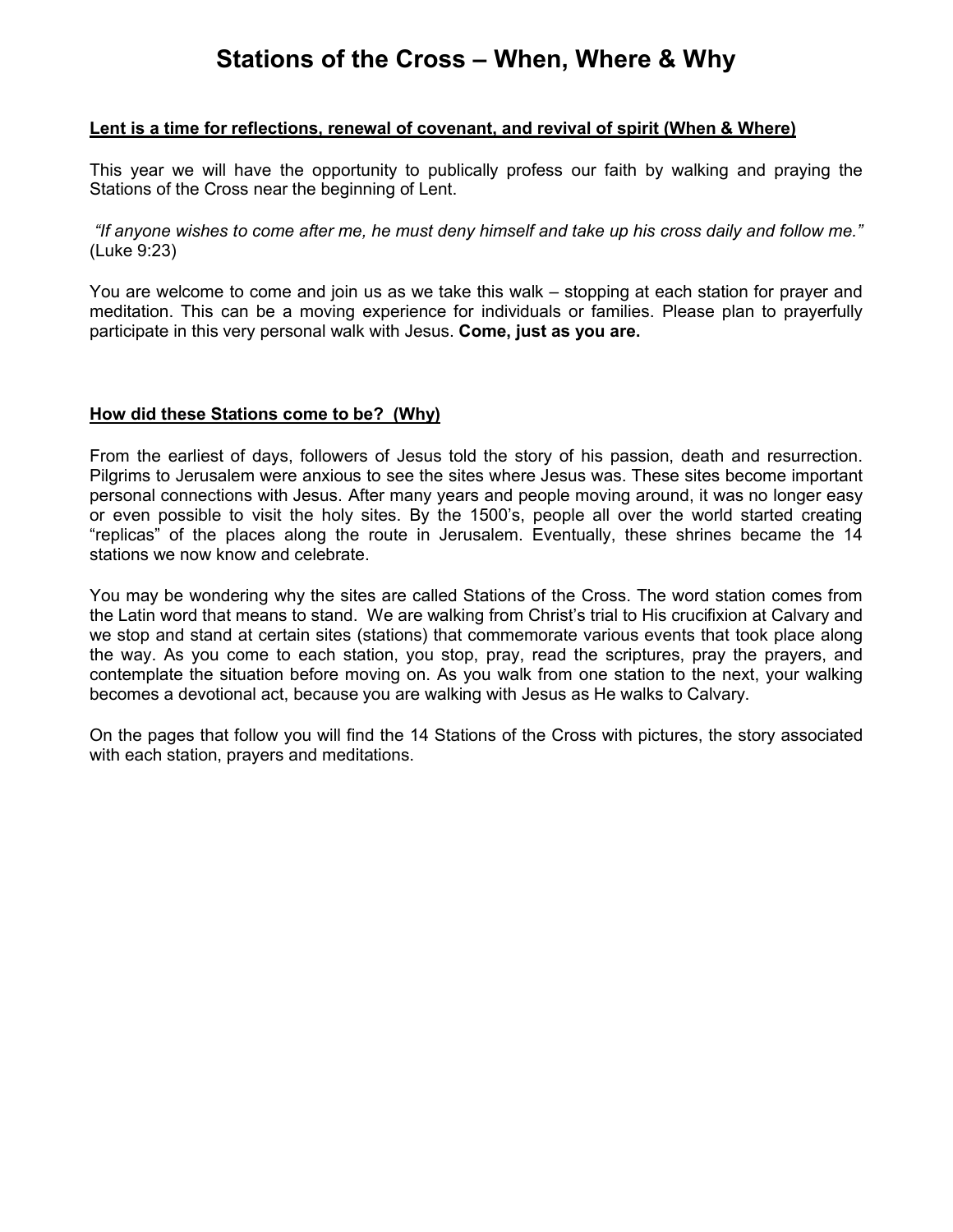# **14 Stations of the Cross**

**First Station -** Jesus is condemned to death



**Story:** Jesus stands in the most human of places. He has already experienced profound solidarity with so many on this earth, by being beaten and tortured. Now he is wrongfully condemned to punishment by death. His commitment to entering our lives completely begins its final steps. He has said "yes" to God and placed his life in God's hands. We follow him in this final surrender, and contemplate with reverence each place along the way, as he is broken and given for us.

**Prayer**: We adore you, O Christ, and we bless you, because by your holy cross you have redeemed the world.

**Meditation**: As I view the scene, I become moved by both outrage and gratitude. I look at Jesus. His face, the crown of thorns, the blood, His clothes stuck to the wounds on his back. Pilate washes his hands of the whole affair. Jesus' hands are tied behind his back.

*This is for me that I might be free that I might have eternal life.* 

As the journey begins I ask to be with Jesus, to follow his journey. I express my love and thanks.

**Second Station -** Jesus carries His cross

**Story**: Jesus is made to carry the cross on which he will die. It represents the weight of all our crosses. What he must have felt as he first took it upon his shoulders! With each step he enters more deeply into our human experience. He walks in the path of human misery and suffering, and experiences its crushing weight.

**Prayer**: We adore you, O Christ, and we bless you, because by your holy cross you have redeemed the world.

**Meditation**: I contemplate the wood of that cross. I imagine how heavy it is. I reflect upon all it means that Jesus is carrying it.

I look into his eyes. It's all there. *This is for me. So I place myself with him in this journey, in its anguish, in his freedom and surrender, in the love that must fill his heart.*

With sorrow and gratitude, I continue the journey. Moved by the power of his love, I am drawn to him and express my love in the words that come to me.

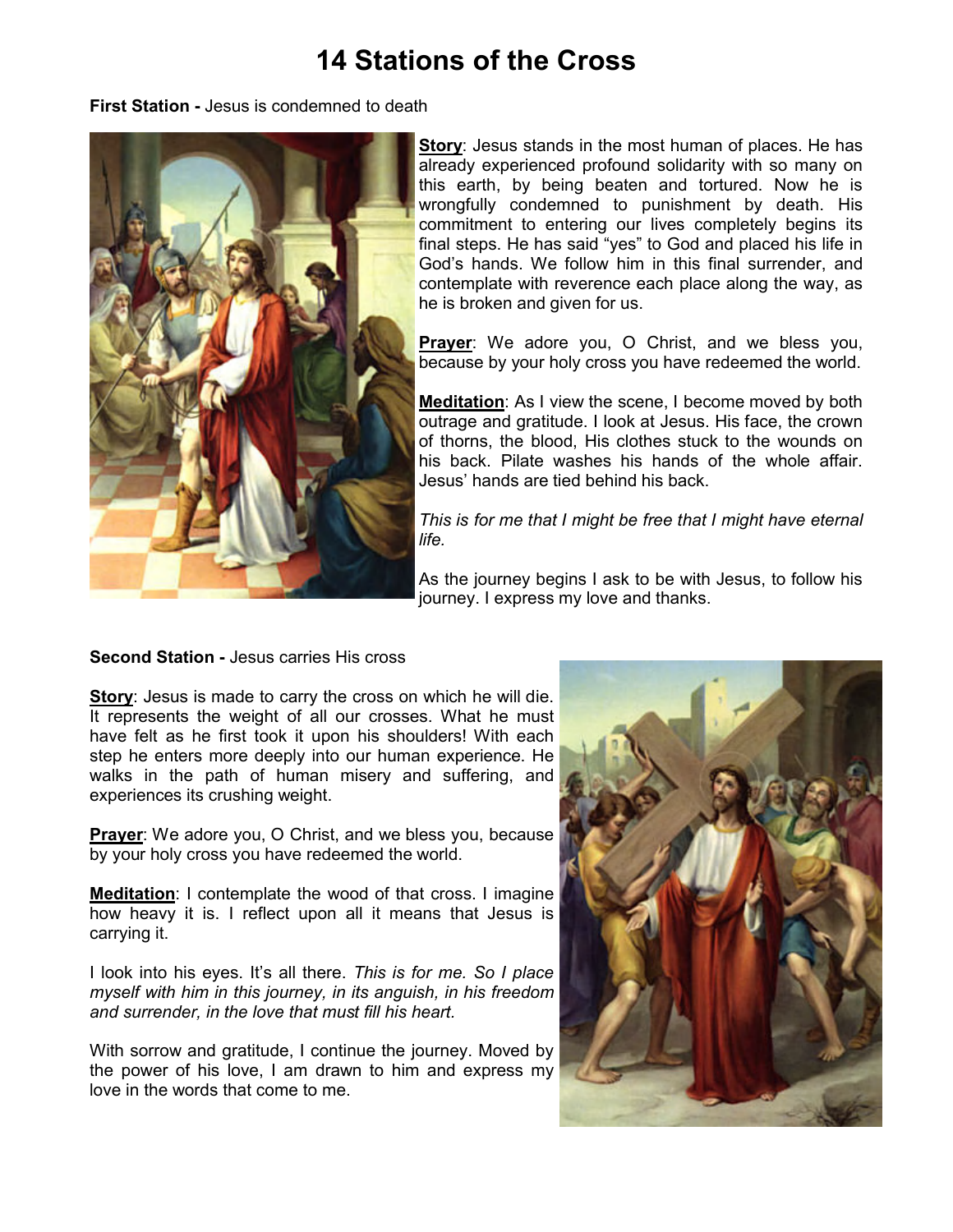## **Third Station** - Jesus falls the first time

**Story**: The weight is unbearable. Jesus falls under it. How could he enter our lives completely without surrendering to the crushing weight of the life of so many on this earth! He lays on the ground and knows the experience of weakness beneath unfair burdens. He feels the powerlessness of wondering if he will ever be able to continue. He is pulled up and made to continue.

**Prayer**: We adore you, O Christ, and we bless you, because by your holy cross you have redeemed the world.

**Meditation**: I stare at the weakness in his eyes. I can look at his whole body and see the exhaustion. As I behold him there on the ground, being roughly pulled up, I know forever how profoundly he understands my fatigue and my defeats.

*This is for me. In grief and gratitude I want to let him remain there. As I watch him stand again and gain an inner strength, I accept his love and express my thanks.*



#### **Fourth Station** - Jesus meets his mother



**Story**: Jesus' path takes him to a powerful source of his strength to continue. All his life, his mother had taught him the meaning of the words, "Behold, the handmaid of the Lord." Now they look into each other's eyes. How piercedthrough her heart must be! How pained he must be to see her tears! Now, her grace-filled smile blesses his mission and stirs his heart to its depth. Love and trust in God bind them together.

**Prayer**: We adore you, O Christ, and we bless you, because by your holy cross you have redeemed the world.

**Meditation**: As I watch them in this place along the way, I contemplate the mystery of love's power to give strength. She knows the sorrow in every mother's heart who has lost a child to tragedy or violence. I look at the two of them very carefully and long for such love and such peace.

*This is for me, such incredible freedom, the availability of a servant. I find the words to express what is in my heart.*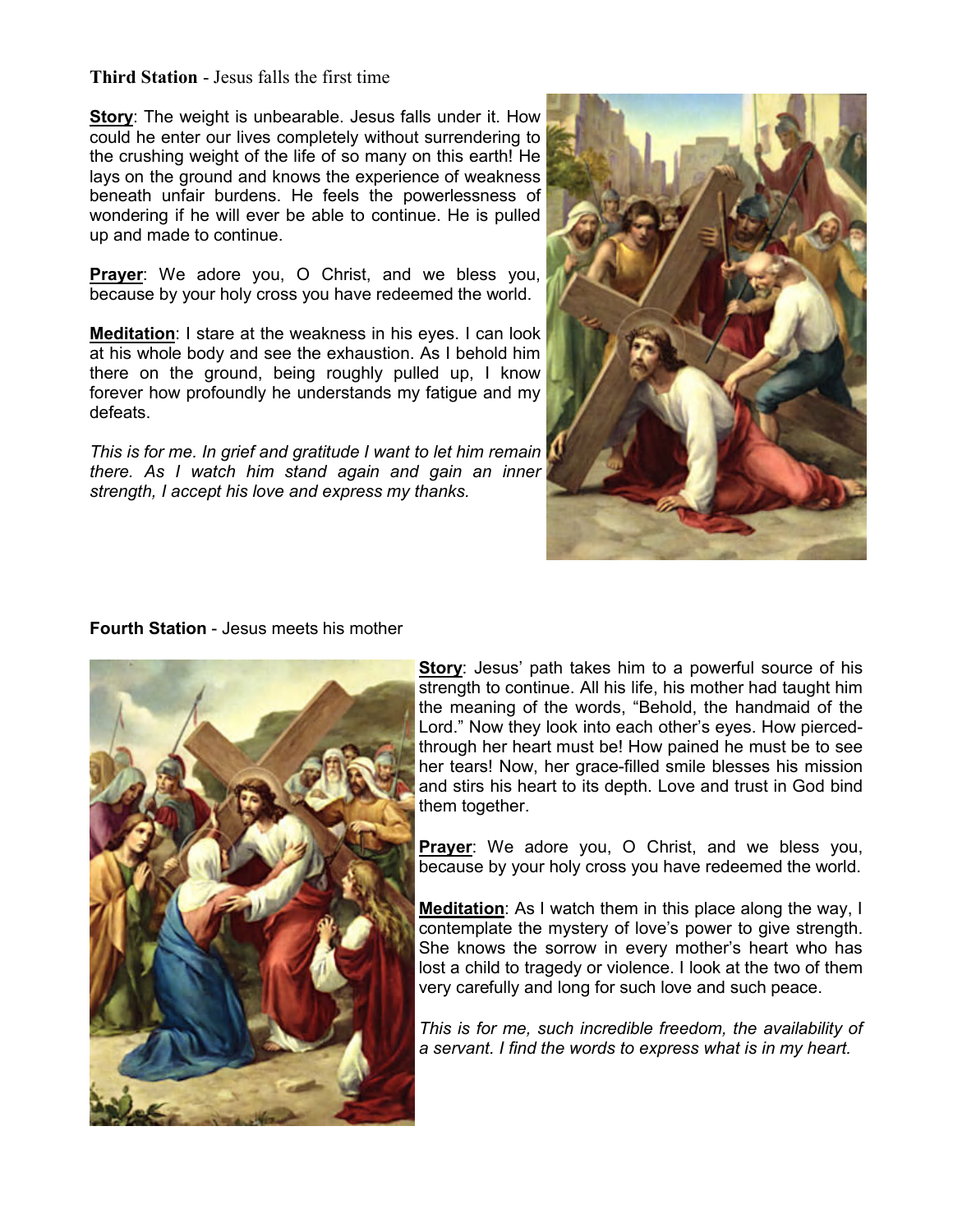**Fifth Station -** Simon of Cyrene helps Jesus to carry his cross



**Story:** Jesus even experiences our struggle to receive help. He is made to experience the poverty of not being able to carry his burden alone. He enters into the experience of all who must depend upon others to survive. He is deprived of the satisfaction of carrying this burden on his own.

**Prayer:** We adore you, O Christ, and we bless you, because by your holy cross you have redeemed the world.

**Meditation:** I look into his face and contemplate his struggle, His weariness and fragility, His impotence. I see how he looks at Simon, with utmost humility and gratitude.

*This is for me. So I feel anguish and gratitude. I express my thanks that he can continue this journey. That he has help. That he knows my inability to carry my burden alone.*

*I say what is in my heart, with deep feeling.*

**Sixth Station** - Veronica wipes the face of Jesus

**Story:** Jesus' journey is at times brutal. He has entered into the terrible experiences of rejection and injustice. He has been whipped and beaten. His face shows the signs of his solidarity with all who have ever suffered injustice and vile, abusive treatment. He encounters a compassionate, loving disciple who wipes the vulgar spit and mocking blood from his face. On her veil, she discovers the image of his face his gift to her, and, for us to contemplate forever.

**Prayer:** We adore you, O Christ, and we bless you, because by your holy cross you have redeemed the world.

**Meditation:** What does the face of Jesus hold for me? What do I see, as I look deeply into his face? Can I try to comfort the agony and pain? Can I embrace him, with his face so covered with his passion?

*The veil I behold is a true icon of his gift of himself. This is for me. In wonder and awe, I behold his face now wiped clean, and see the depth of his suffering in solidarity with all flesh.*

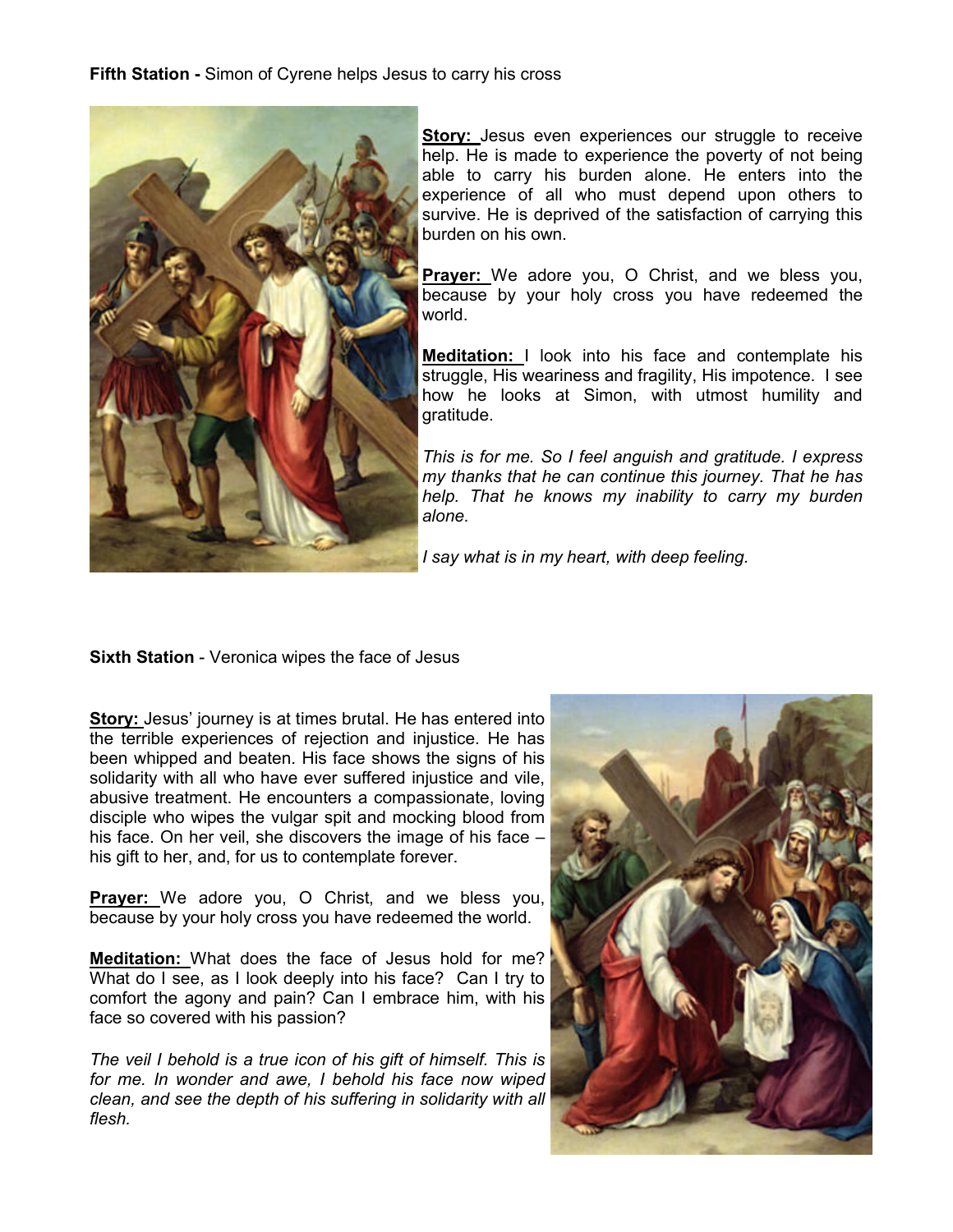#### **Seventh Station** - Jesus falls the second time

**Story:** Even with help, Jesus stumbles and falls to the ground. In deep exhaustion he stares at the earth beneath him. "Remember, you are dust and to dust you will return." He has seen death before. Now he can feel the profound weakness of disability and disease and aging itself, there on his knees, under the weight of his cross.

**Prayer:** We adore you, O Christ, and we bless you, because by your holy cross you have redeemed the world.

**Meditation:** I contemplate Jesus brought very low. As I behold him there on the ground, with all the agony taking its toll on him, I let my heart go out to him. I store up this image in my heart, knowing that I will never feel alone in my suffering or in any diminishment, with this image of Jesus on the ground before me.

*This is for me, so I express the feelings in my heart.*



**Eighth Station** - Jesus meets the women of Jerusalem



**Story:** The women of Jerusalem, and their children, come out to comfort and thank him. They had seen his compassion and welcomed his words of healing and freedom. He had broken all kinds of social and religious conventions to connect with them. Now they are here to support him. He feels their grief. He suffers, knowing he can't remain to help them more in this life. He knows the mystery of facing the separation of death.

**Prayer:** We adore you, O Christ, and we bless you, because by your holy cross you have redeemed the world.

**Meditation:** I look at their faces so full of love and gratitude, loss and fear. I contemplate what words might have passed between them. I remember all his tender, compassionate, merciful love for me. I place myself with these women and children to support him.

*This is for me. So, I let this scene stir up deep gratitude.*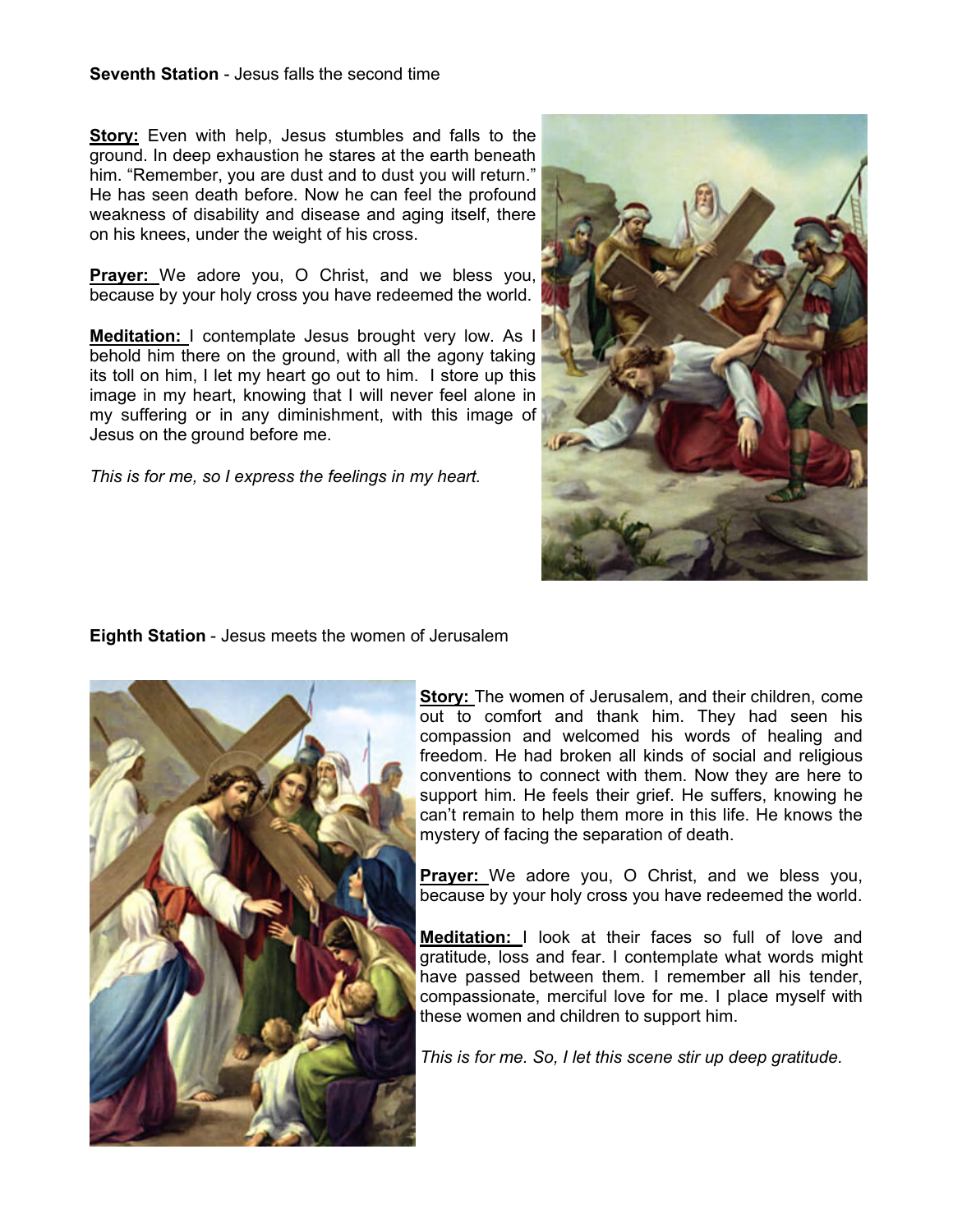

**Story:** This last fall is devastating. Jesus can barely proceed to the end. Summoning all this remaining strength supported by his inner trust in God, Jesus collapses under the weight of the cross. His executioners look at him as a broken man, pathetic yet paying a price he deserves. They help him up so he can make it up the hill of crucifixion.

**Prayer:** We adore you, O Christ, and we bless you, because by your holy cross you have redeemed the world.

**Meditation:** I pause to contemplate him there on the ground: The brokenness that makes me whole; the surrender that gives me life. I pause to experience and receive how completely he loves me. He is indeed completely poured out for me.

*As I treasure this gifted experience, I express what is in my heart.*

**Tenth Station** - Jesus' clothes are taken away

**Story:** Part of the indignity is to be crucified naked. Jesus is completely stripped of any pride. The wounds on his back are torn open again. He experiences the ultimate vulnerability of the defenseless. No shield or security protects him. As they stare at him, his eyes turn to heaven.

**Prayer:** We adore you, O Christ, and we bless you, because by your holy cross you have redeemed the world.

**Meditation:** I pause to watch the stripping. I contemplate all that is taken from him and how he faces his death with such nakedness. I reflect upon how much of himself he has revealed to me holding nothing back.

*As I look at him in his humility, I know that this is for me, and I share my feelings of gratitude.*

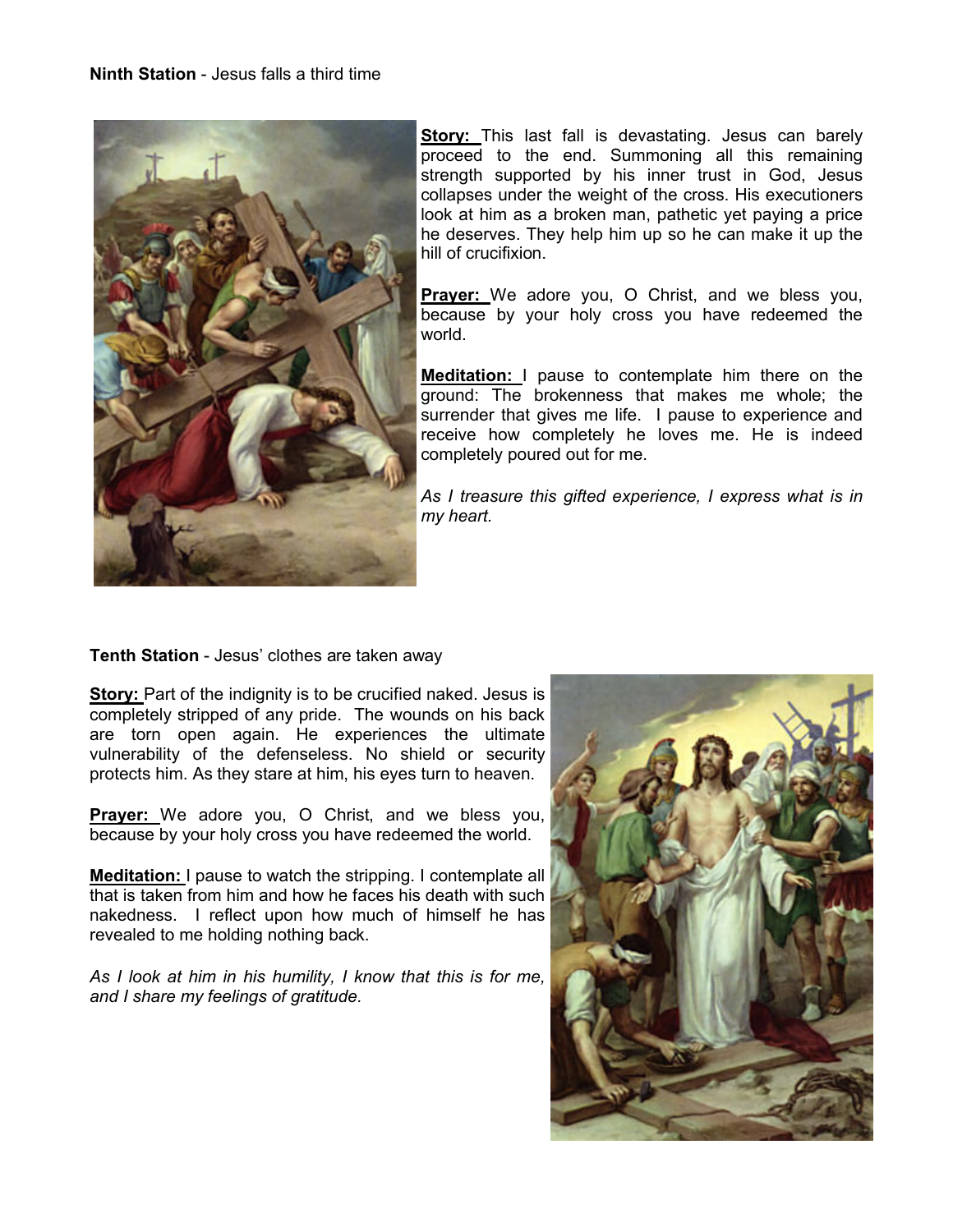**Story:** Huge nails are hammered through his hands and feet to fix him on the cross. He is bleeding much more seriously now. As the cross is lifted up, the weight of his life hangs on those nails. Every time he struggles to pull himself up to breathe, his ability to cling to life slips away.

**Prayer:** We adore you, O Christ, and we bless you, because by your holy cross you have redeemed the world.

**Meditation:** I make myself watch the nails being driven through his flesh. And I watch his face. I contemplate the completeness of his entry into our lives. Can there be any pain or agony he would not understand?

*This is for me, nailed to a cross to forever proclaim liberty to captives. What sorrow and gratitude fill my heart!*



## **Twelfth Station** - Jesus dies on the cross



**Story:** Between two criminals, a mocking title above his head, with only Mary and John and Mary Magdalene to support him, Jesus surrenders his last breath: "Into your hands I commend my spirit."

**Prayer:** We adore you, O Christ, and we bless you, because by your holy cross you have redeemed the world.

**Meditation:** I stand there, at the foot of the cross, side by side with all of humanity, and behold our salvation. I carefully watch and listen to all that is said. And then, I experience the one who gives life pass from life to death, for me. I console Mary and John and Mary. And let them console me.

*This is the hour to express the deepest feelings within me.*